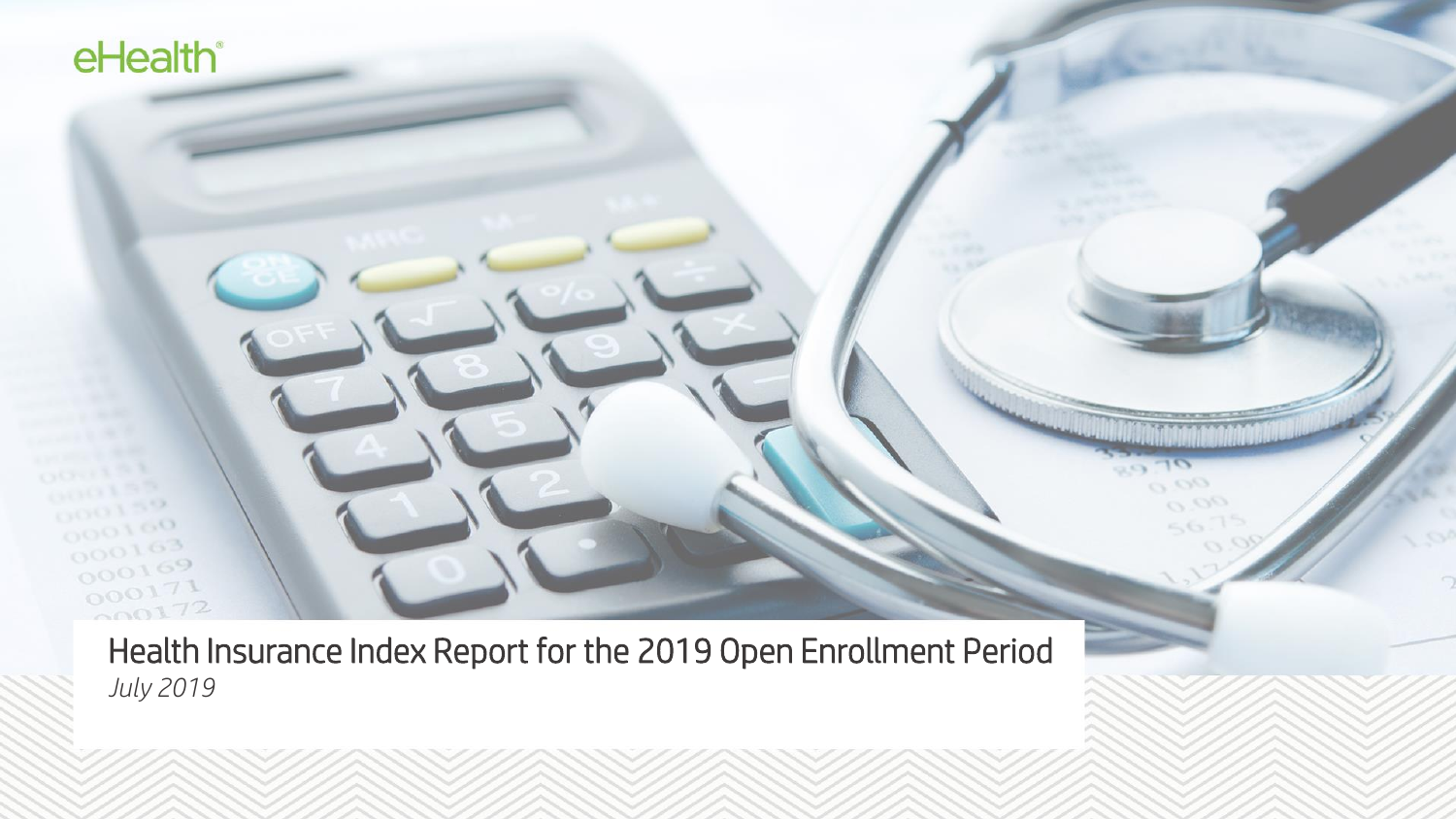### Overview: A Focus on Unsubsidized Consumers

The nationwide open enrollment period for 2019 coverage under the Affordable Care Act (ACA) began November 1, 2018 and continued through December 15, 2018.

As [reported](https://www.cms.gov/newsroom/fact-sheets/health-insurance-exchanges-2019-open-enrollment-report) by the Centers for Medicare and Medicare Services (CMS) for this period, \$87 per month was the average individual premium after subsidies were applied for consumers enrolling through Healthcare.gov. Eighty-seven percent of Healthcare.gov customers received subsidies.

As demonstrated in this report, costs borne by the unsubsidized were significantly greater. At eHealth during the [fourth quarter](https://news.ehealthinsurance.com/news/ehealth-inc-announces-fourth-quarter-and-fiscal-2018-results) of 2018, which included the ACA's 2019 open enrollment period, 64% of applications were for consumers purchasing ACA-compliant plans not eligible for use with subsidies.

The present report provides a snapshot of costs and trends during the 2019 open enrollment period at eHealth among this population of unsubsidized health insurance consumers. eHealth is one of the few organizations to publish consumer costs and trends among ACA market consumers who earn too much per year to qualify for government subsidies to help cover the cost of their insurance premiums and out-of-pocket costs.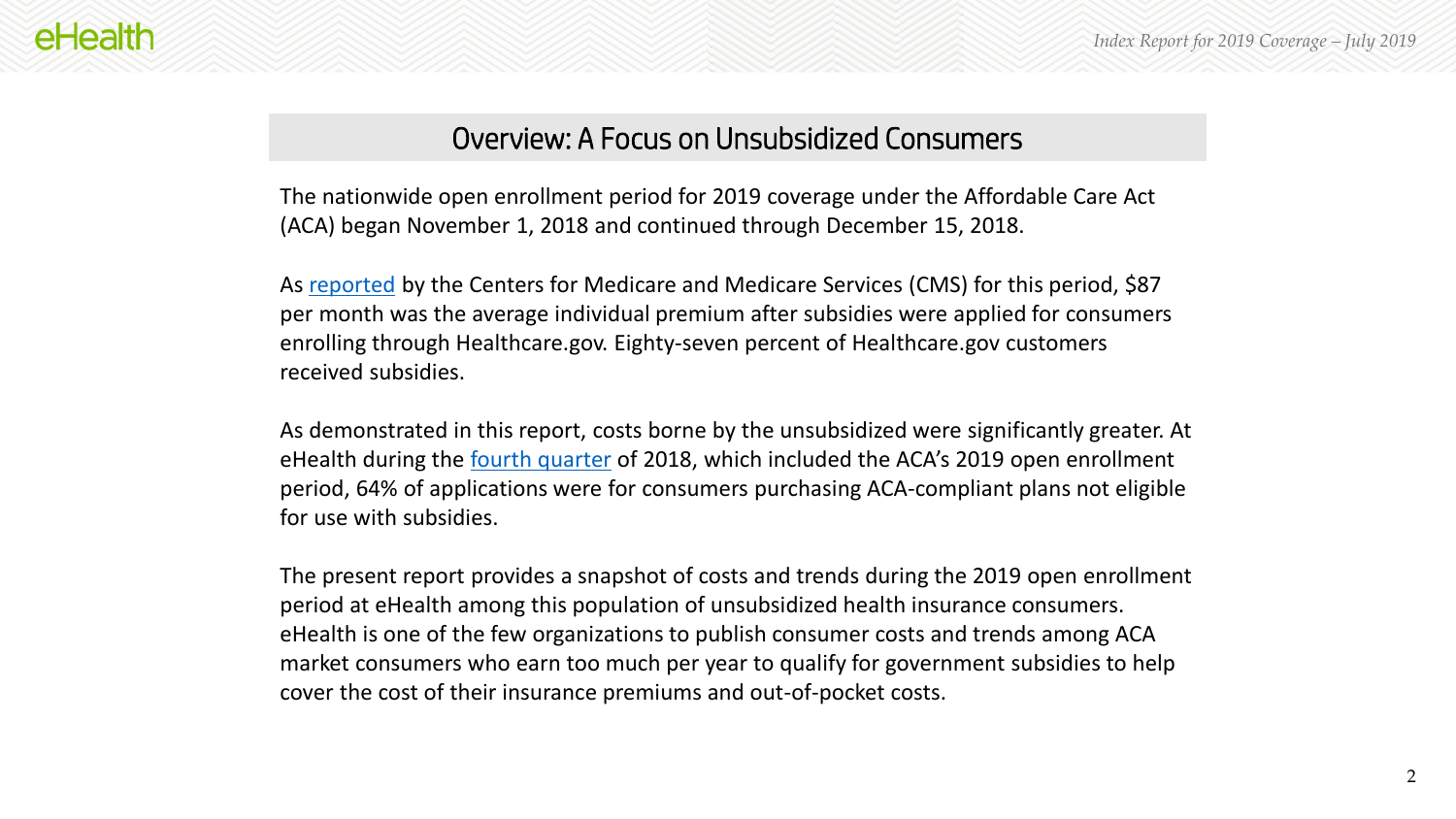### Executive Summary

Health insurance costs for unsubsidized families hit new milestones:

- **Average premiums for two-person families broke \$1,000 per month for the first time in 2019.**
- **Total combined annual premiums plus deductible for a four-person family now tops \$25,000.**

Deductibles marked their first significant decline since the ACA took effect:

- **The average individual deductible decreased 6% for 2019.**
- **The average family deductible decreased 8% for 2019.**

Plan selection trends for 2019 show:

- **HMO plans continue to dominate the market, representing 56% of all plan selections, the same as in 2018.**
- **EPO plans reach 26% of all plan selections, up from 20% in 2018.**
- **Silver plans reach 35% of all plan selections, up from 30% in 2018.**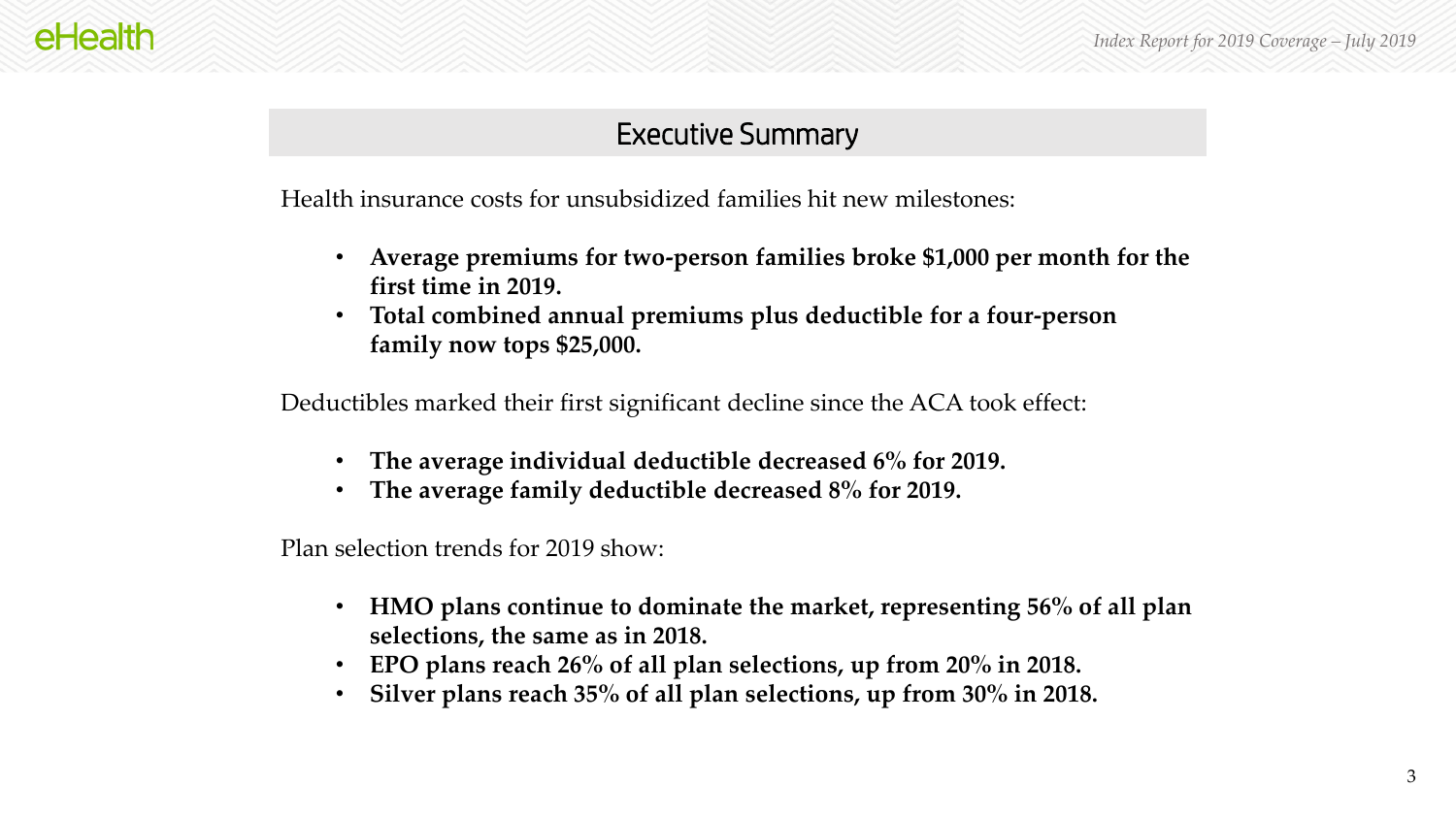# Costs and Trends for Individual Coverage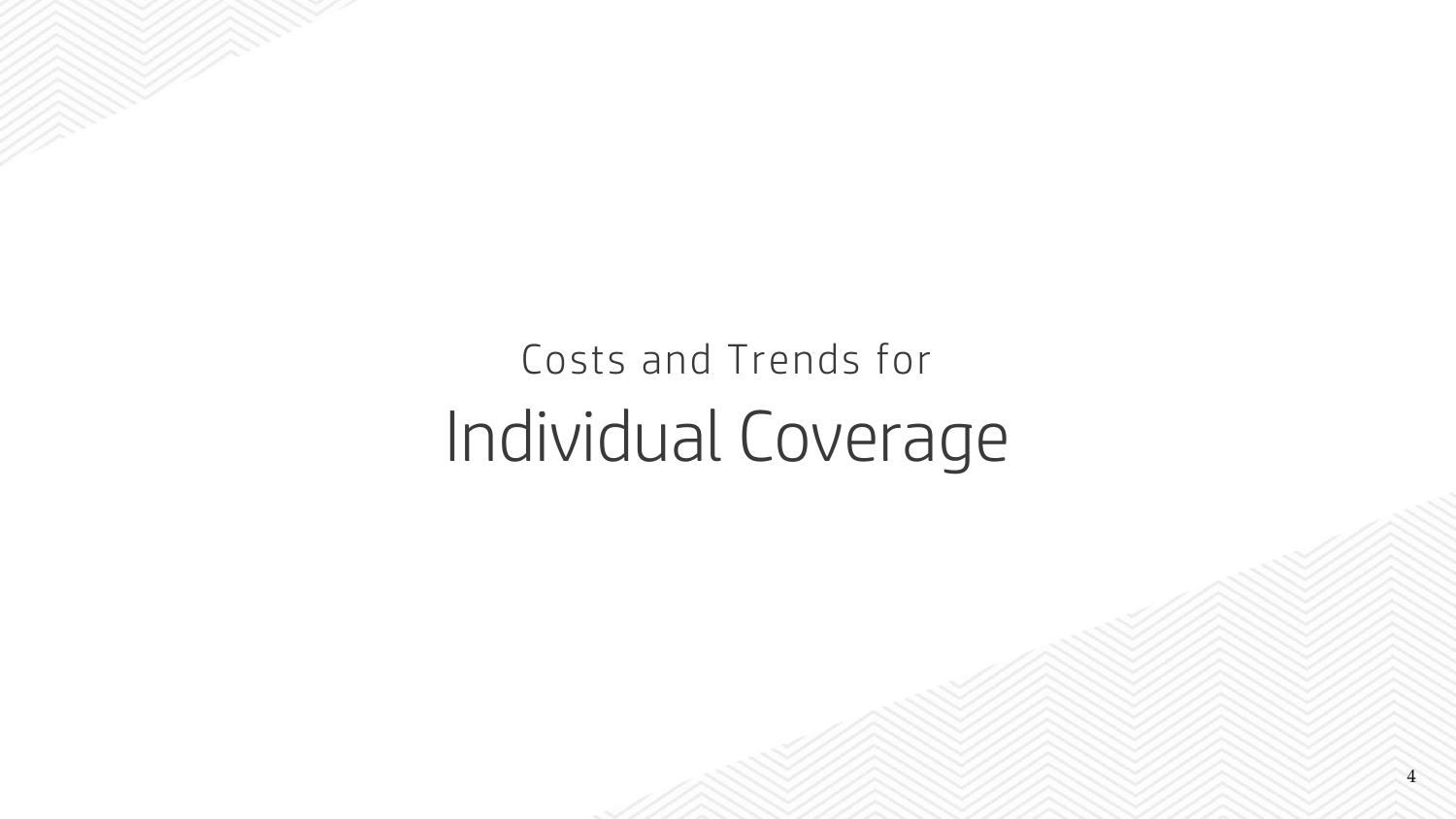# **2019**

- \$448 was the average monthly premium for individual plans selected by eHealth customers for the 2019 plan year.
- Between 2018 and 2019, the average individual premium increased 2%.
- Since the ACA's first open enrollment period (for 2014 coverage), the average individual premium has increased 65%.

#### **Premiums increased modestly between 2018 and Average monthly premiums for individual coverage**

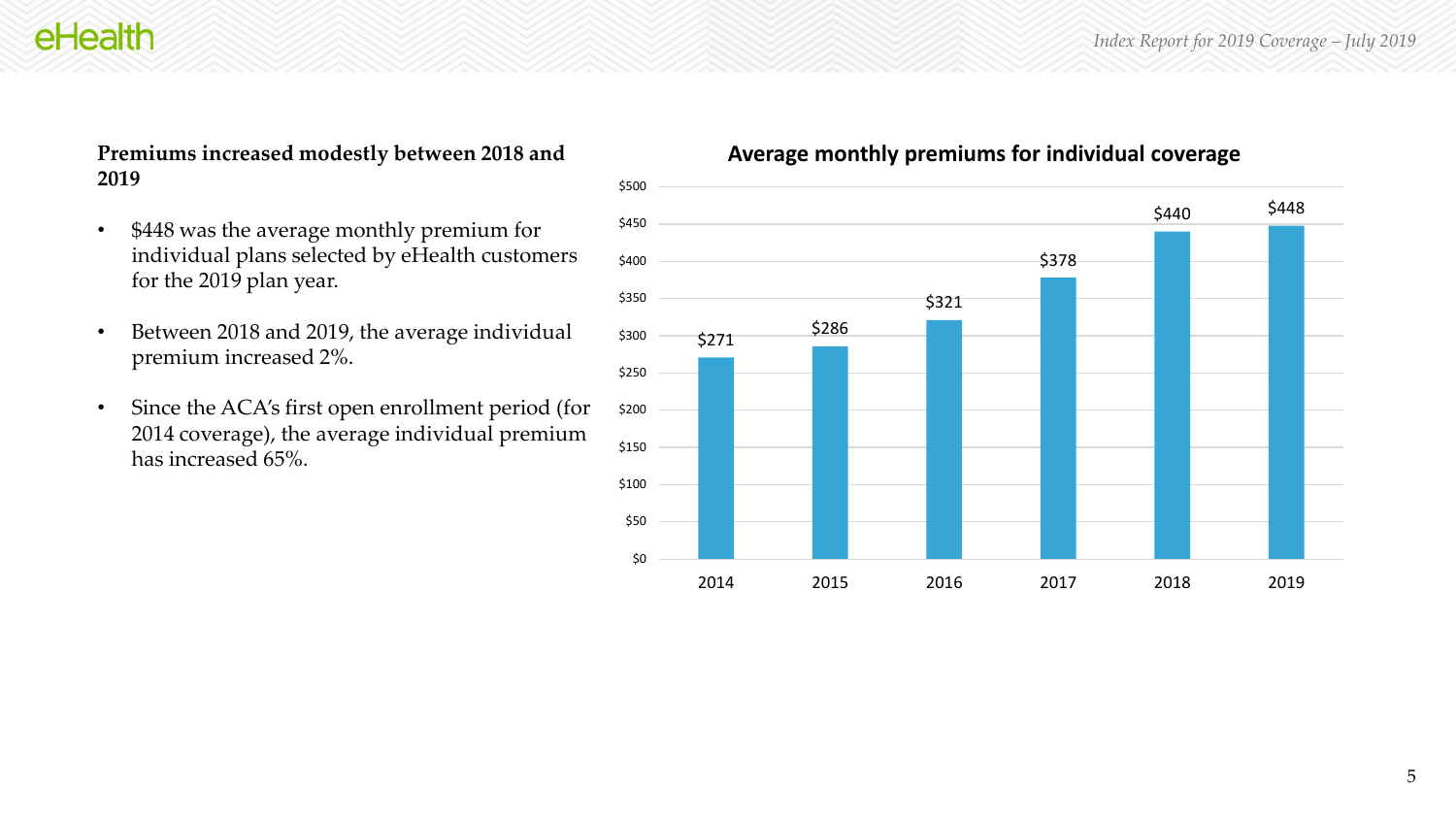#### **Women pick plans with higher premiums than men\***

- \$431 was the average individual premium for 2019 for plans selected by men, an increase of 3% from the year before.
- \$465 was the average individual premium for 2019 plans selected by women, an increase of 1 percent from the year before.
- Since 2014, premiums for plans selected by women have averaged 7 percent higher than those selected by men.

#### **Average individual premiums by gender**



*\*Gender and premiums: The ACA prevents health insurance companies from charging women more than men for coverage under the same plan. The divergence in average premiums by gender shown above reflects a tendency among women to select plans with higher monthly premiums than men. This trend has been consistent since the 2014 open enrollment period.*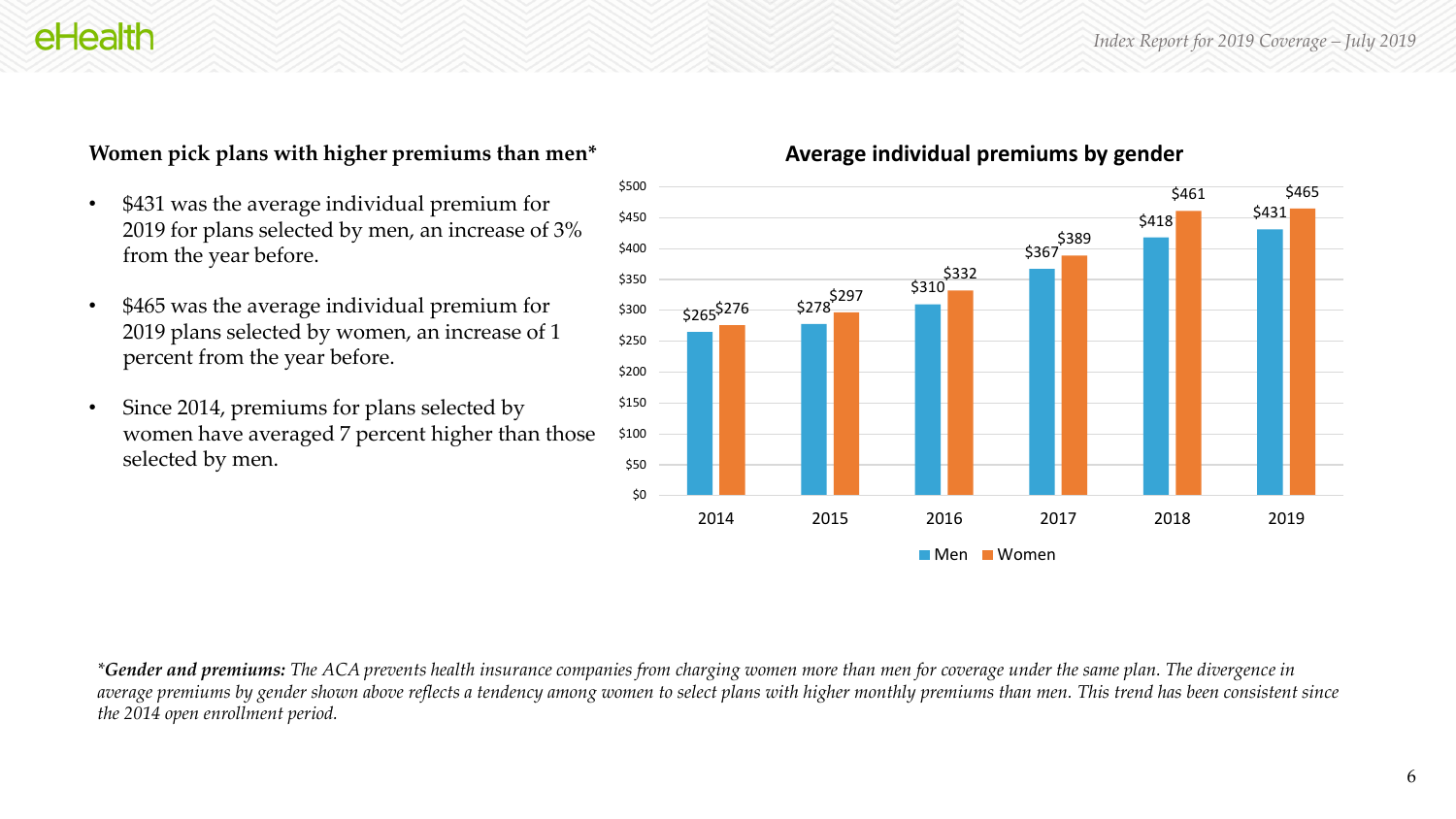#### **Policy holders age 55-64 pay \$520 more per month on average than people age 18-24**

- \$799 was the average monthly premium for individuals age 55 to 64.
- \$279 was the average premium for individuals age 18 to 24.
- \$404 was the average premium for individuals age 35 to 44.
- The average premium for individuals age 55 to 64 was 186% higher than the average premium for people age 18 to 24.

#### **Average individual premiums by age band (2019 only)**



*\*Age and premiums: ACA rules allow rating based on age (and other factors) up to a 3:1 ratio, so that older consumers may be charged up to three times the amount younger consumers are charged for the same plan.*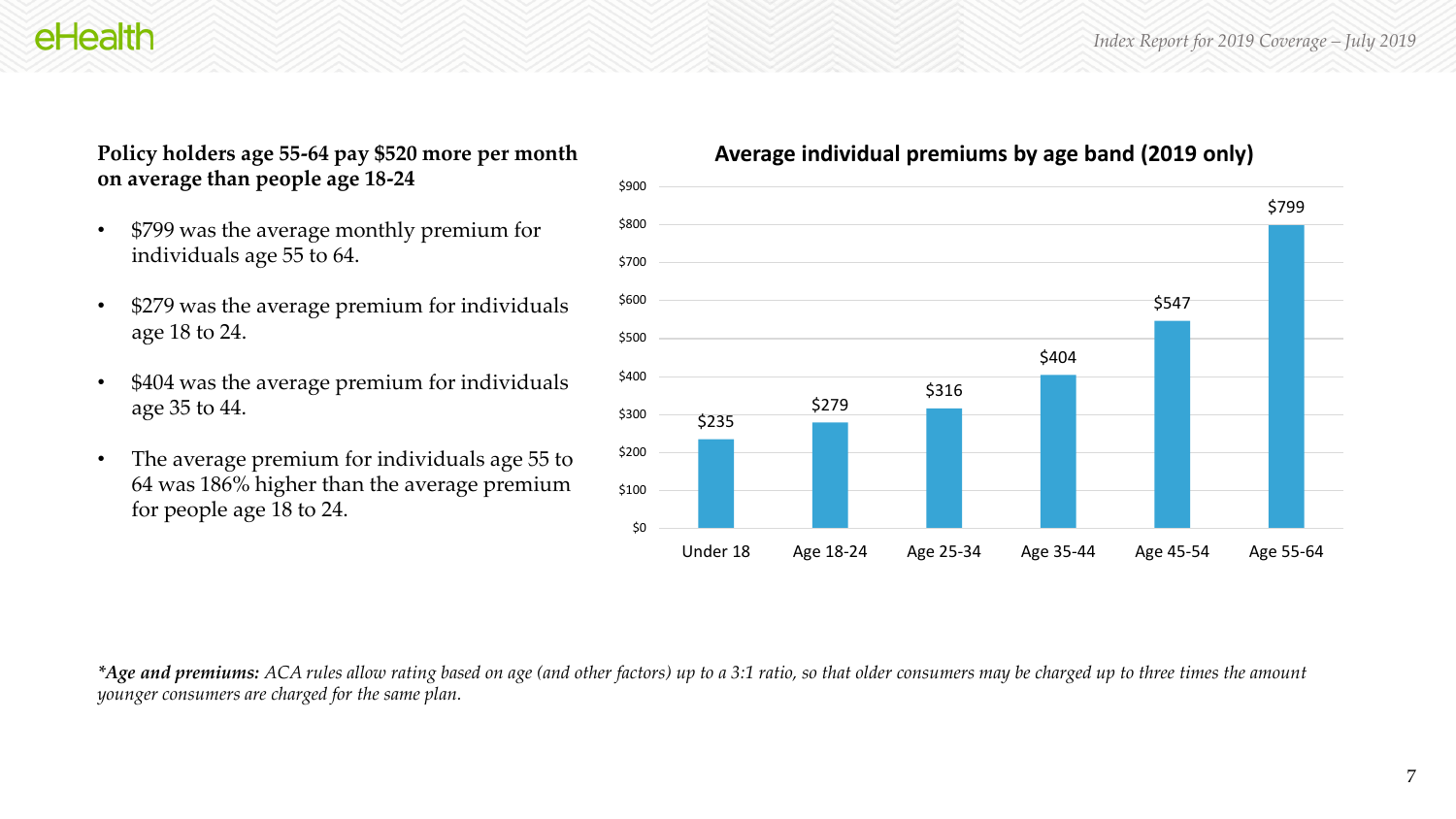#### **Premiums drop year over year for Platinum, Silver, and Catastrophic\* plans**

- The gap in average individual premiums for Bronze plans and Silver plans was 9% (\$440 vs. \$481) for 2019 coverage.
- The gap between Silver and Bronze plan premiums diminished in recent years:
	- Silver plans were 27% higher than Bronze plans in 2014, but only 9% higher in 2019.

| $1.11$ and $0.9$ and $1.01$ |       |       |       |       |       |       |  |  |
|-----------------------------|-------|-------|-------|-------|-------|-------|--|--|
|                             | 2014  | 2015  | 2016  | 2017  | 2018  | 2019  |  |  |
| Platinum                    | \$411 | \$425 | \$498 | \$575 | \$709 | \$706 |  |  |
| Gold                        | \$353 | \$366 | \$420 | \$502 | \$587 | \$596 |  |  |
| Silver                      | \$328 | \$323 | \$362 | \$418 | \$498 | \$481 |  |  |
| <b>Bronze</b>               | \$259 | \$275 | \$315 | \$374 | \$434 | \$440 |  |  |
| Catastrophic                | \$134 | \$145 | \$153 | \$173 | \$206 | \$193 |  |  |

#### **Average individual premium by metal level**

*\*Catastrophic plans: Under ACA rules, catastrophic plans are typically only available to people under age 30.*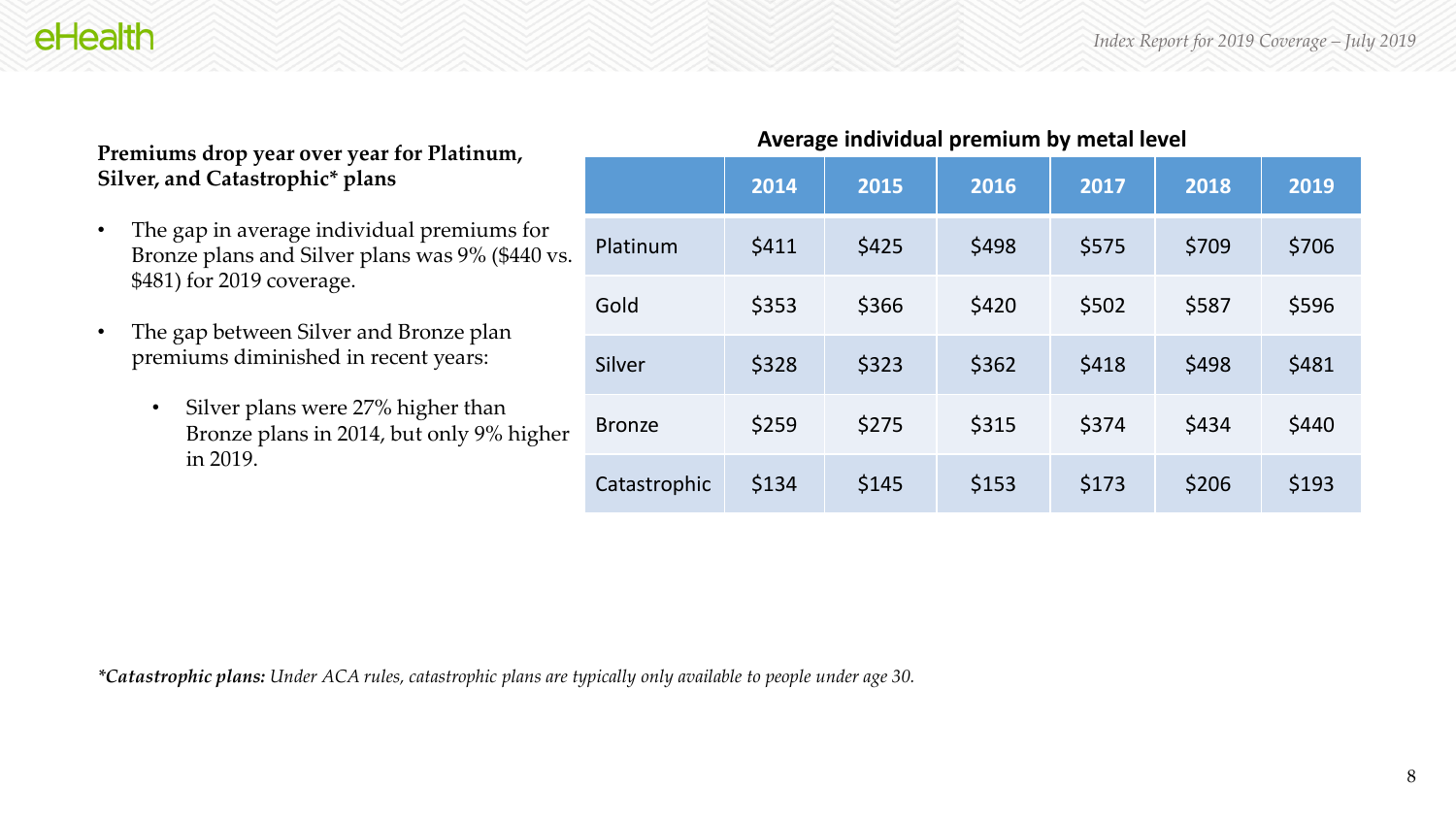#### **HMO plan premiums increased 3% for 2019**

- \$443 was the average individual monthly premium for HMOs in 2019, 3% higher than 2018.
- PPO premiums averaged \$512 per month in 2019, 16% higher than HMOs
- EPO premiums averaged \$412 per month in 2019, 7% lower than HMOs.

#### **Average individual premiums among popular plan types**

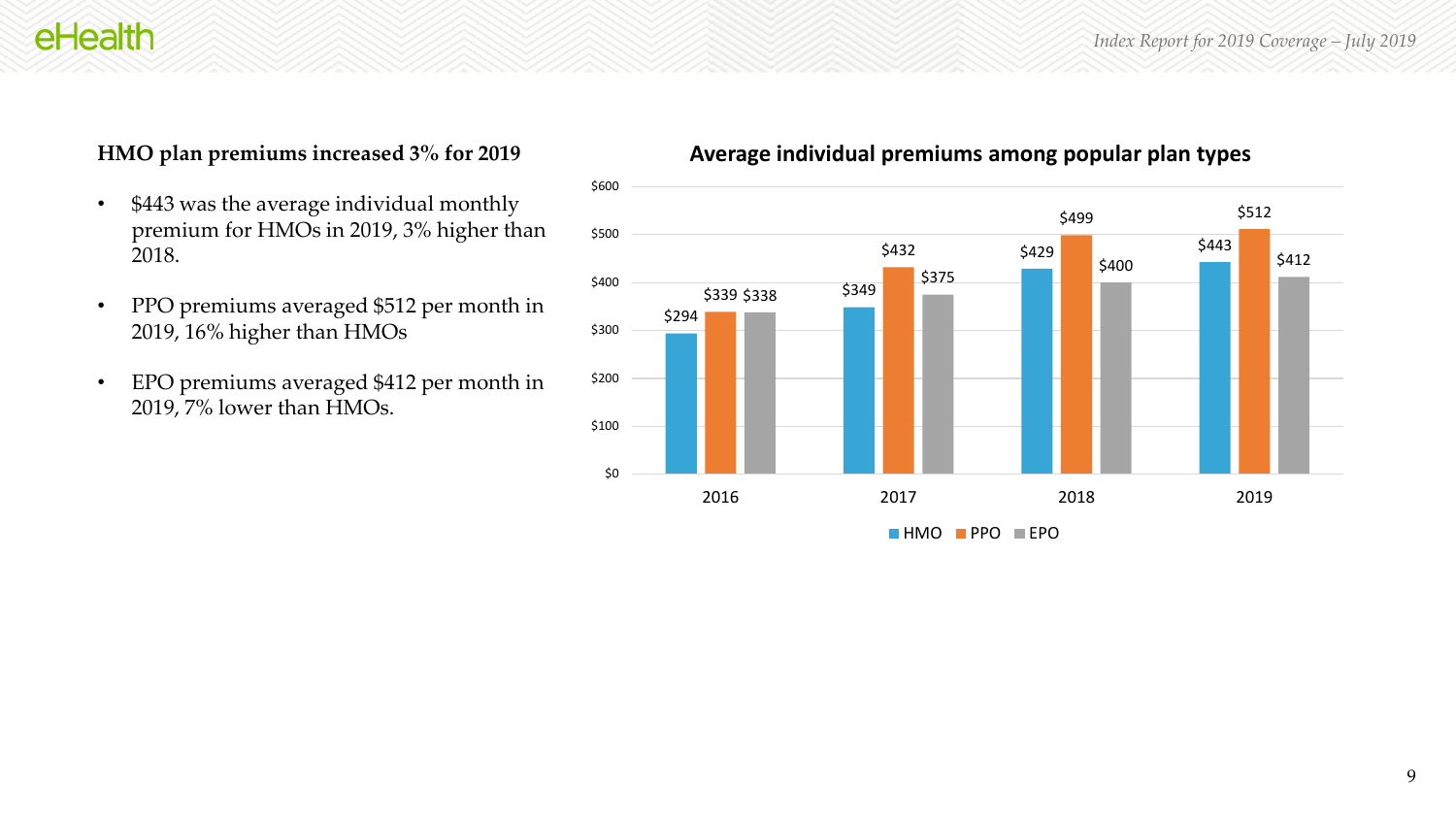# **individual premiums**

- The average annual deductible for individual plans decreased 6% between the 2018 and 2019 open enrollment period.
- The average annual deductible for 2019 is only 4 percent higher than it was in 2014.

#### **2019 marked the first significant drop in average Average annual deductibles for individual coverage**

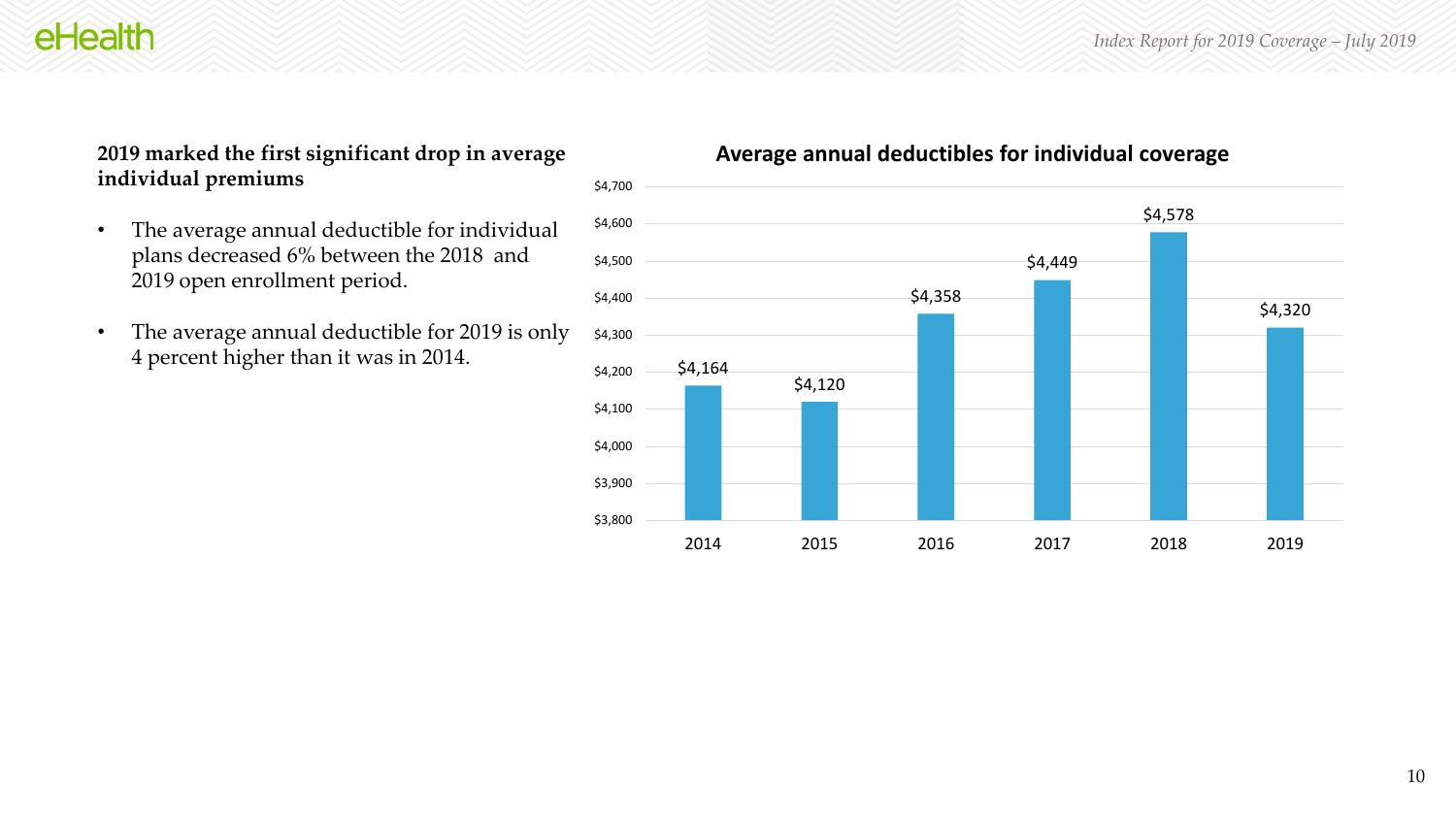# Costs and Trends for Family Coverage

11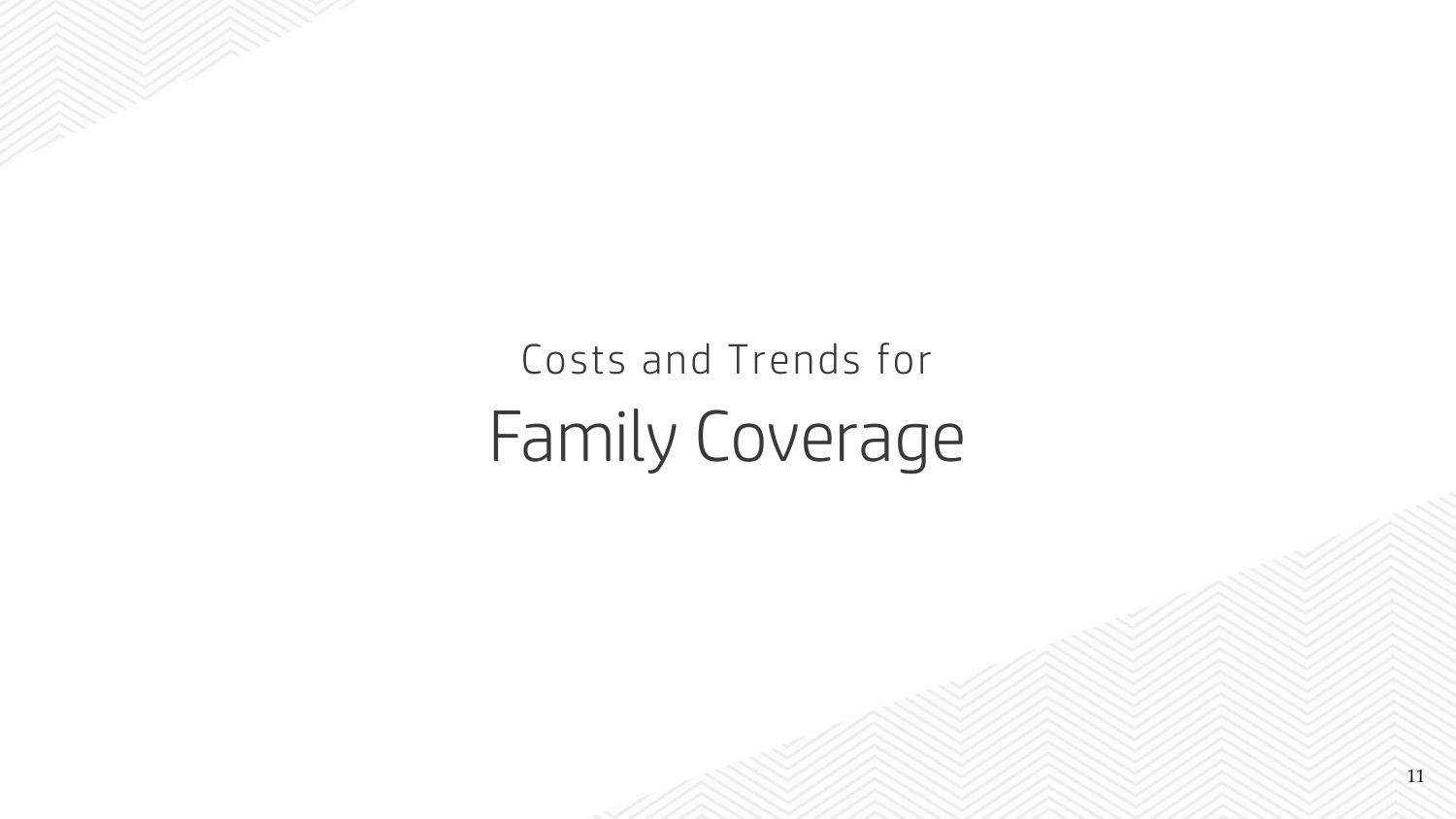#### **Average family\* premiums drop year over year but are still over \$1,000 per month**

- The average premium for family coverage decreased 1 percent between the 2018 and 2019 open enrollment periods (from \$1,168 to \$1,154).
- The average monthly premium for family coverage has increased 73 percent since the ACA's first open enrollment period for 2014 (\$667 vs. \$1,154).

### **Average monthly premiums for family coverage**



*\*On family coverage: Unless otherwise stated, "family coverage" in this report refers to policies covering two or more people.*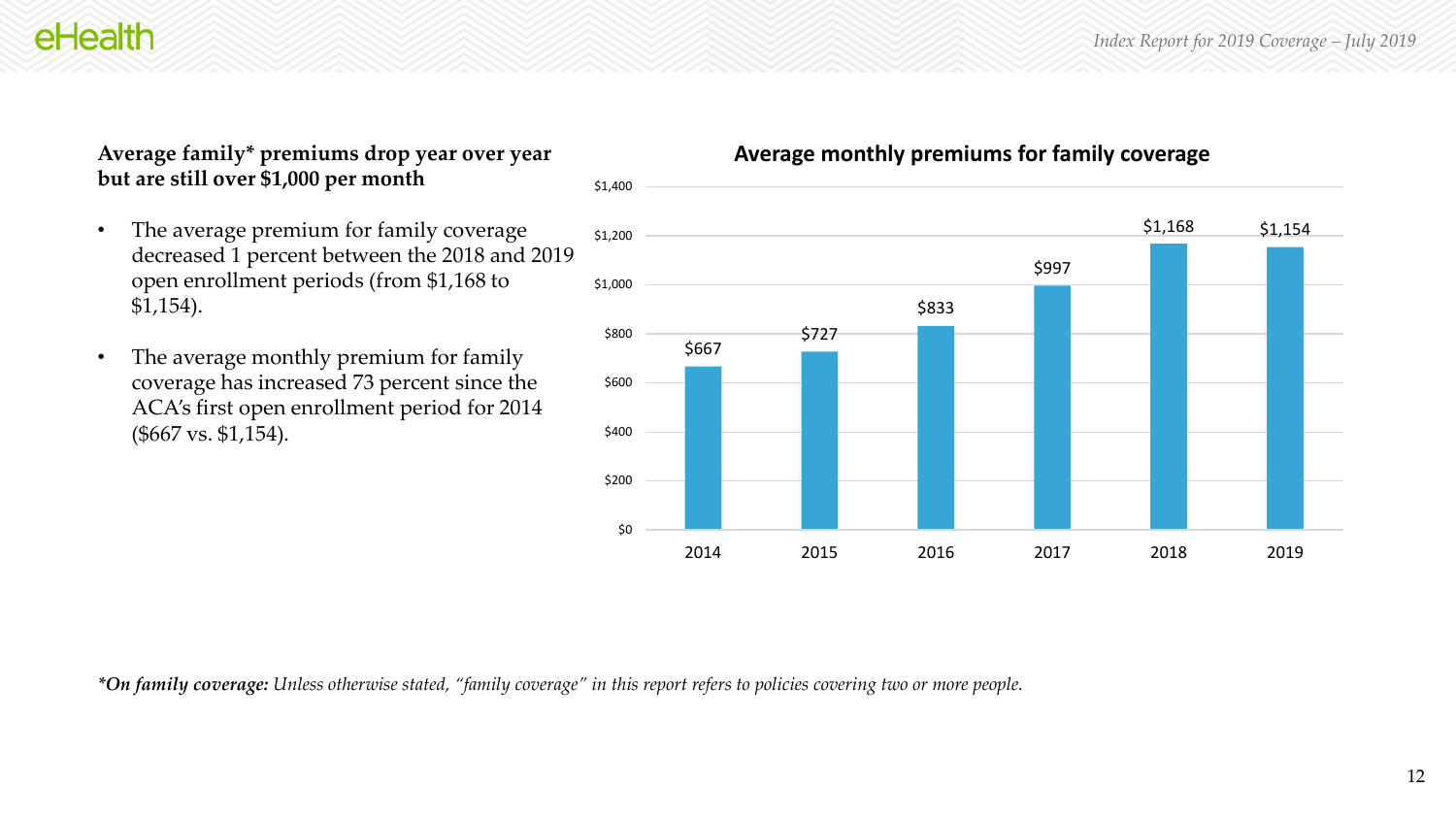**Two-person family premiums exceed \$1,000 for the first time**

- The average monthly premium for two-person families was \$1,002.
- Four-person families paid an average monthly premium of \$1,403.
- Average annual premiums exceed \$12,000 for families of two (\$12,024); families of four pay an average annual premium of \$16,836.

#### **Average premiums: 2-person families vs. 4-person families**



**Deductibles by family size:** The average annual deductible in 2019 was \$7,925 for two-person families and \$8,441 for four-person families.

**Total cost for 4-person families tops \$25,000:** Over the course of a year, a four-person family that obtains medical care requiring them to meet their deductible will pay an average of \$25,277 in combined premiums and deductible.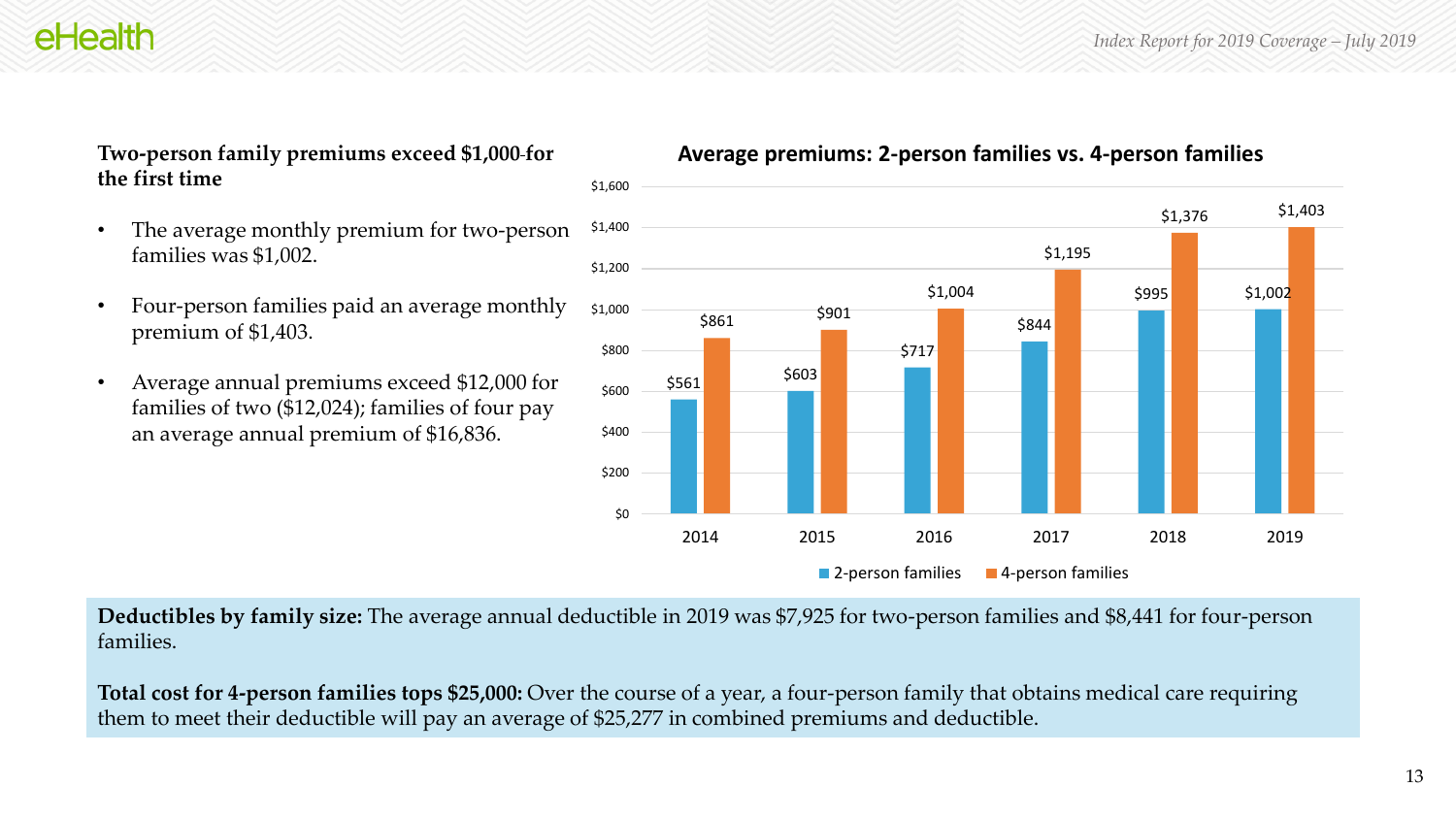- Between 2018 and 2019:
	- Platinum plan premiums declined 14%.
	- Gold plan premiums declined 1%.
	- Silver plan premiums declined 6%.
	- Bronze plan premiums increased 2%.

| Average family coverage premiums decline for most | Average family premium by metal level |       |         |         |         |         |         |  |
|---------------------------------------------------|---------------------------------------|-------|---------|---------|---------|---------|---------|--|
| metal levels                                      |                                       | 2014  | 2015    | 2016    | 2017    | 2018    | 2019    |  |
| Between 2018 and 2019:<br>$\bullet$               |                                       |       |         |         |         |         |         |  |
| Platinum plan premiums declined 14%.<br>$\bullet$ | Platinum                              | \$997 | \$1,082 | \$1,268 | \$1,472 | \$1,707 | \$1,460 |  |
| Gold plan premiums declined 1%.<br>$\bullet$      | Gold                                  | \$864 | \$910   | \$1,061 | \$1,252 | \$1,435 | \$1,426 |  |
| Silver plan premiums declined 6%.<br>$\bullet$    |                                       |       |         |         |         |         |         |  |
| Bronze plan premiums increased 2%.<br>$\bullet$   | Silver                                | \$762 | \$779   | \$882   | \$1,061 | \$1,257 | \$1,179 |  |
|                                                   | <b>Bronze</b>                         | \$565 | \$628   | \$739   | \$903   | \$1,056 | \$1,080 |  |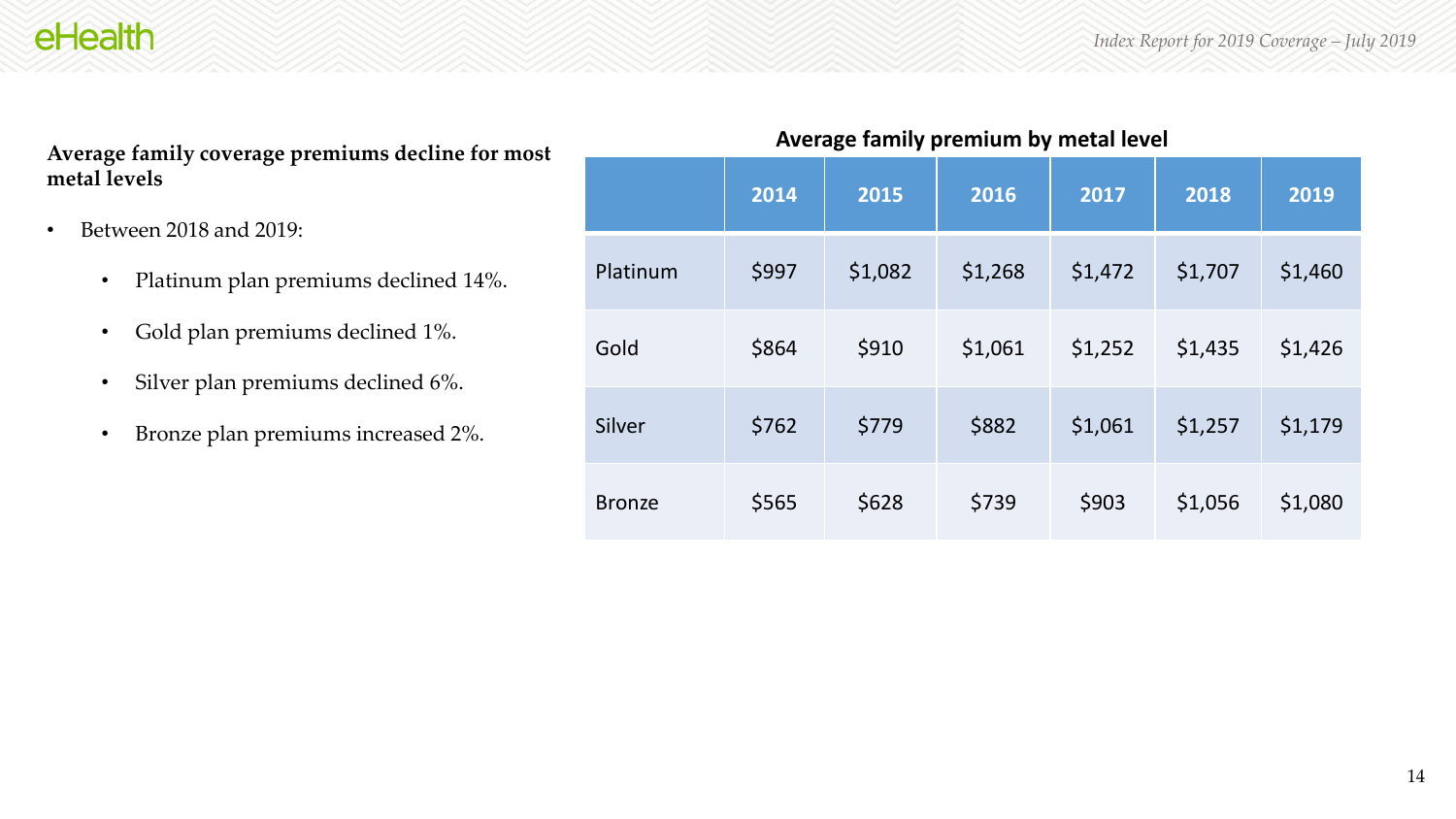#### **2019 marked the first significant drop in average family deductibles**

- Between 2018 and 2019, the average annual deductible for family plans dropped 8 percent (from \$8,803 to \$8,071).
- Average family plan annual deductibles for 2019 are 4 percent higher than in 2014 (\$7,771).

#### **Average annual deductible for family coverage**

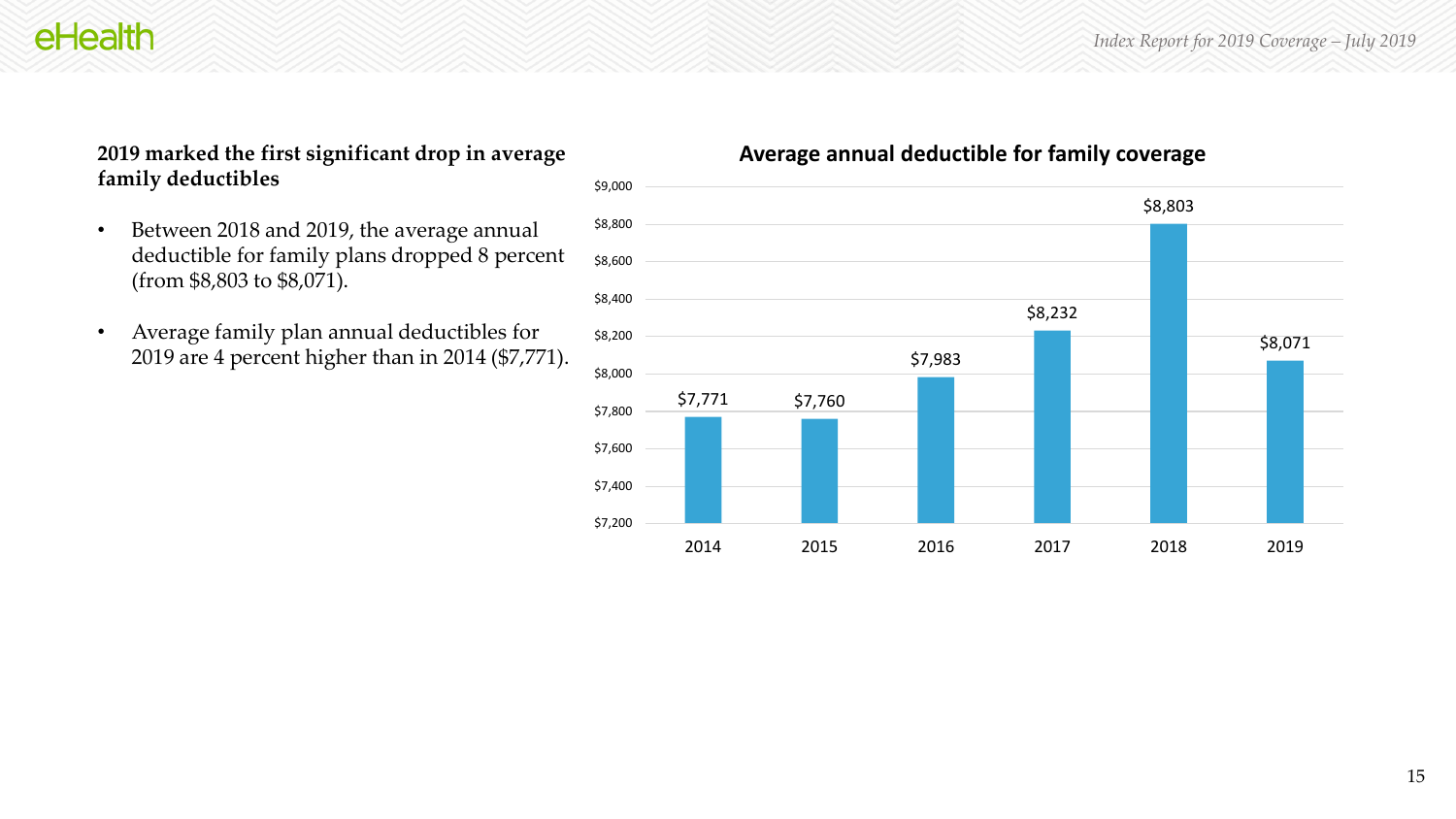# Additional Plan Selection Trends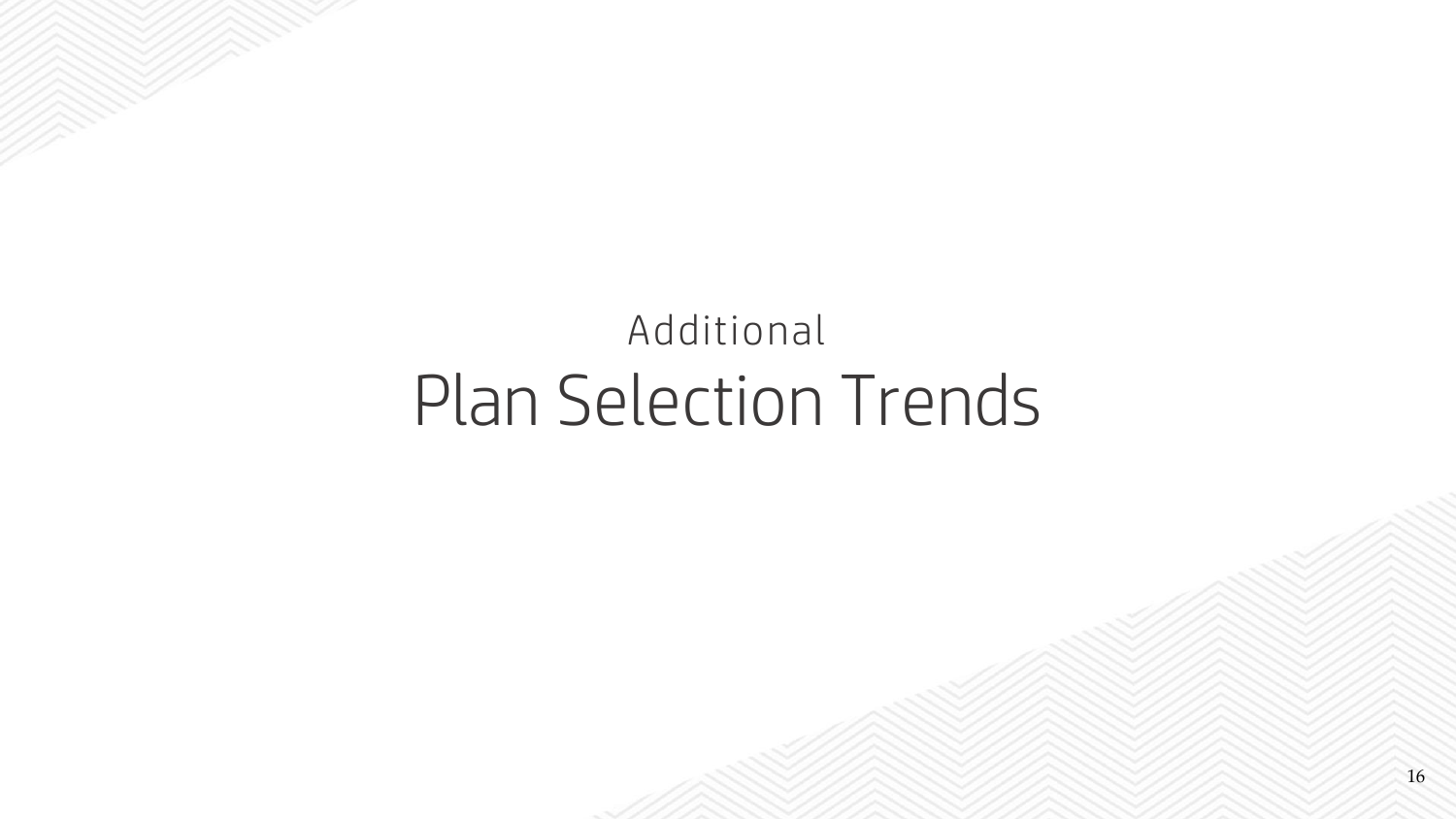**Popularity of Silver plans continues to increase while Bronze declines**

- Silver plans accounted for more than one third (35%) of all plans selected during the 2019 open enrollment period, a 5 point increase over 2018 and 14 point jump since 2014.
- Bronze plans accounted for more than 41% of all plans selected during the 2019 open enrollment period, compared to 43% for 2018 and 47% for 2014.

| -פי על <b>די</b> |      |      |      |      |      |      |  |  |
|------------------|------|------|------|------|------|------|--|--|
|                  | 2014 | 2015 | 2016 | 2017 | 2018 | 2019 |  |  |
| Platinum         | 5%   | 6%   | 3%   | 3%   | 2%   | 2%   |  |  |
| Gold             | 14%  | 13%  | 12%  | 10%  | 12%  | 13%  |  |  |
| Silver           | 21%  | 23%  | 29%  | 33%  | 30%  | 35%  |  |  |
| <b>Bronze</b>    | 47%  | 46%  | 44%  | 43%  | 43%  | 41%  |  |  |
| Catastrophic     | 14%  | 12%  | 12%  | 11%  | 13%  | 10%  |  |  |

**Decline in the HSA-eligible health insurance plans:** 23% of plans selected by eHealth shoppers during the 2019 open enrollment period were eligible for use with a Health Savings Account, compared to 27% the year prior.

**Premiums are 6% higher for HSA-eligible plans:** For 2019, individual HSA-eligible plans had an average monthly premium of \$462 while plans not eligible for use with an HSA had an average premium of \$434.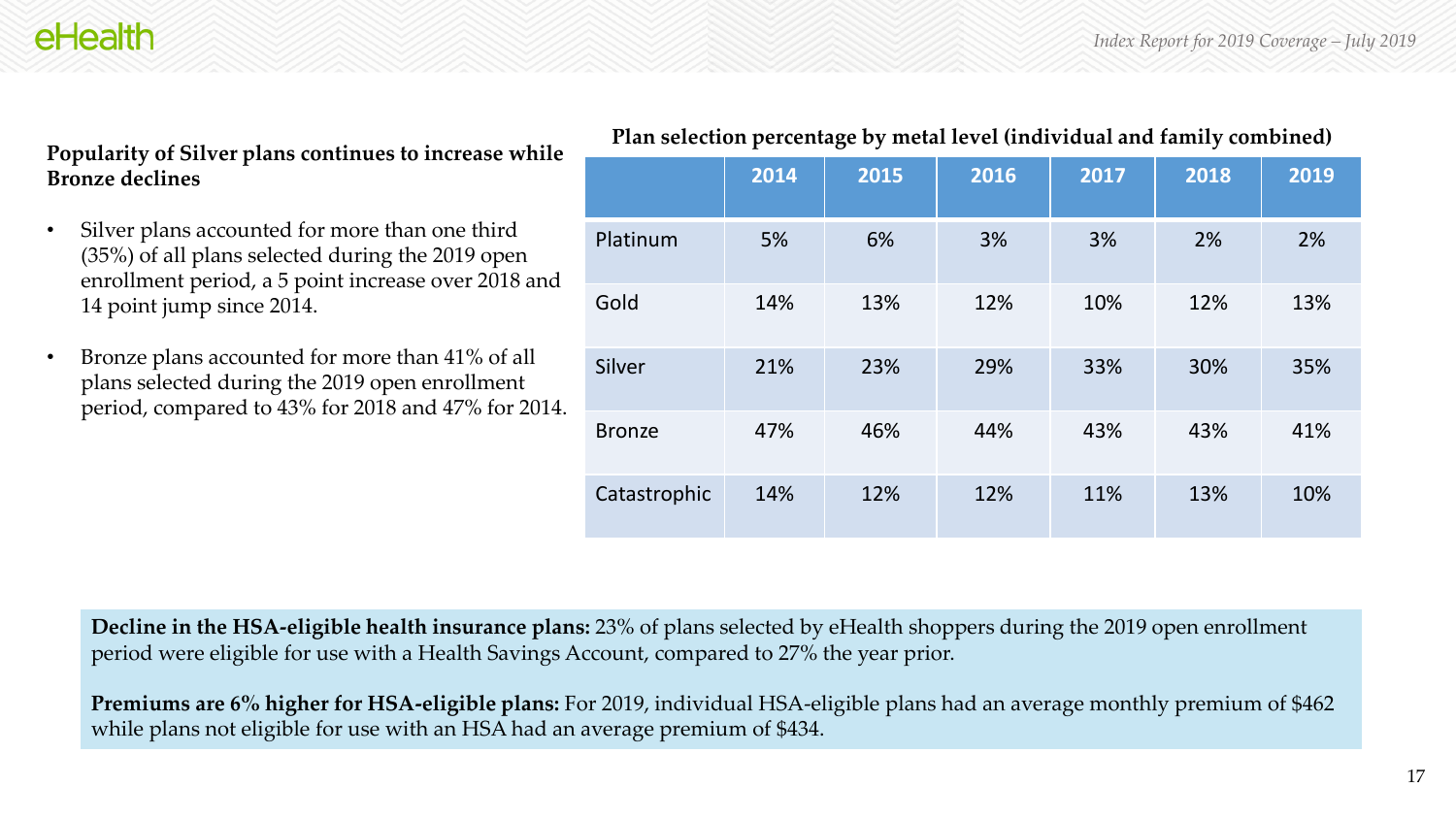#### **HMO plans continue to dominate the ACA market while EPO plans increase market share**

- HMOs accounted for 56% of all plans selected during the 2019 open enrollment period, representing no change from 2018.
- PPOs accounted for 16% of all 2019 plans, compared to 22% the year before.
- EPO plans accounted for more than a quarter (26%) of all 2019 plans, compared to 20% the year before.

#### **Percent of all plans selected by popular plan type (individual and family combined)**



*On plan type availability: It should be understood that changes in plan type selections between the 2014 and 2019 open enrollment periods were likely driven in part by changes in the prevalence of plan types offered by insurers. According to [Avalere](https://www.modernhealthcare.com/article/20181204/NEWS/181209976/most-aca-exchange-plans-feature-a-narrow-network), HMOs accounted for 53% of all exchange plans in 2019, while PPO plans accounted for 21% and EPO plans accounted for 19%.*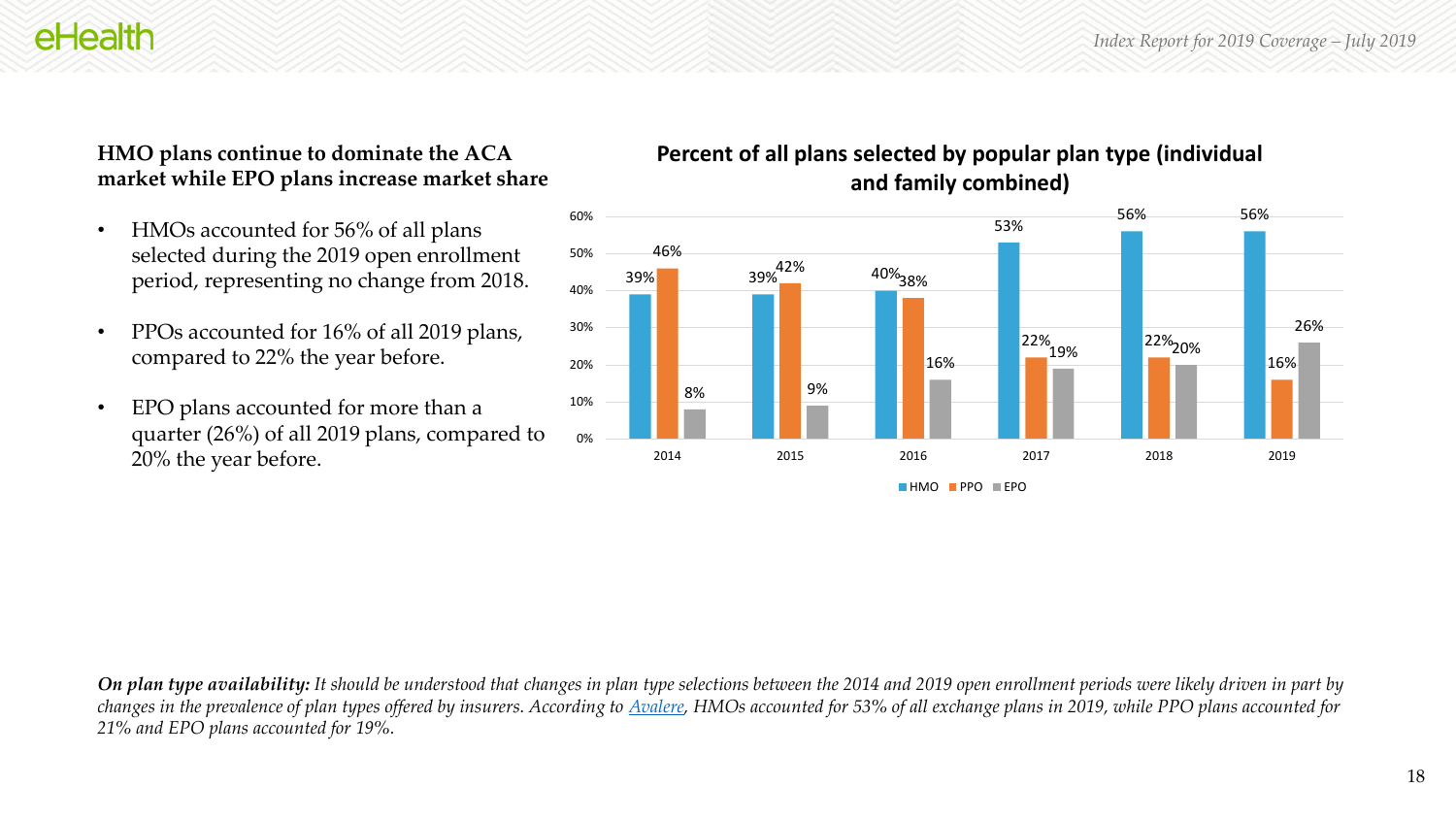#### **Methodology Note**

eHealth's Health Insurance Price Index Report for the 2019 Open Enrollment Period examines shopping trends and costs for plans selected by unsubsidized consumers visiting eHealth's website between November 1, 2018 and December 15, 2018. eHealth is one of the few organizations with national health insurance data from multiple insurance carriers that broadly reflects consumer buying patterns and costs in the unsubsidized individual and family health insurance market.

Information presented in this report is based solely on rates quoted for health insurance applications submitted by unsubsidized consumers through the company's website, eHealth.com, in the specified time period. It does not offer a comprehensive view of costs for all plans available, whether through eHealth, through government exchanges, through private exchanges other than eHealth, or directly from insurance carriers.

Data collected and presented in this report is based on over 7,000 unsubsidized individual and family health insurance applications submitted through eHealth.com between November 1, 2018 and December 15, 2018. Comparisons are drawn between consumer selections during prior open enrollment periods and plan years based on data previously published by eHealth.

Although eHealth was able to facilitate subsidy applications and enroll qualifying consumers in subsidy-eligible plans in many states during open enrollment periods between the 2014 and 2019 open enrollment periods, information from these customers is not included in this report.

Dollar figures in the report have been rounded to the nearest full dollar. Percentages have been rounded to the nearest full percentage point and may add to slightly less or more than 100% due to rounding. Premium and deductible and metal level data given in this report are based on information provided by the insurance carriers to eHealth.

Not all submitted applications result in an enrollment. It is possible for an applicant to withdraw his or her request for coverage after submitting an application, or for an application to be declined for certain reasons. In addition, some applicants may choose to cancel a plan even after their application has been approved and they have been enrolled. No financial data relevant to eHealth's business should be drawn from this report.

The average national premiums and additional data included in this report are based on individual and family health insurance applications submitted through eHealth (and not involving government exchanges) for the period noted. Certain applications missing key data fields relevant to the report may have been removed from the sample.

Average costs published in this report present a snapshot of national average health insurance premiums based solely on the behavior of eHealth's unsubsidized, off-exchange customers, and do not necessarily represent the average costs of all individual or family health insurance plans purchased across the country through all sources.

In order to provide a more representative snapshot of costs and trends, ACA plan data from the state of Ohio for the 2019 plan year have been excluded from this report due to the exceptional nature of products sold in that state by eHealth during the 2019 open enrollment period.

The analysis presented in this report is based solely on health insurance plans offered and applied for through eHealth.com. Results may not reflect the full scope of all individual and family health insurance products on a national basis or that are available within a given state. Each individual's or family's health insurance premium is based on many factors, including but not limited to geography, age, type of plan, individual plan benefits chosen, and others that may not be fully reflected in this report.